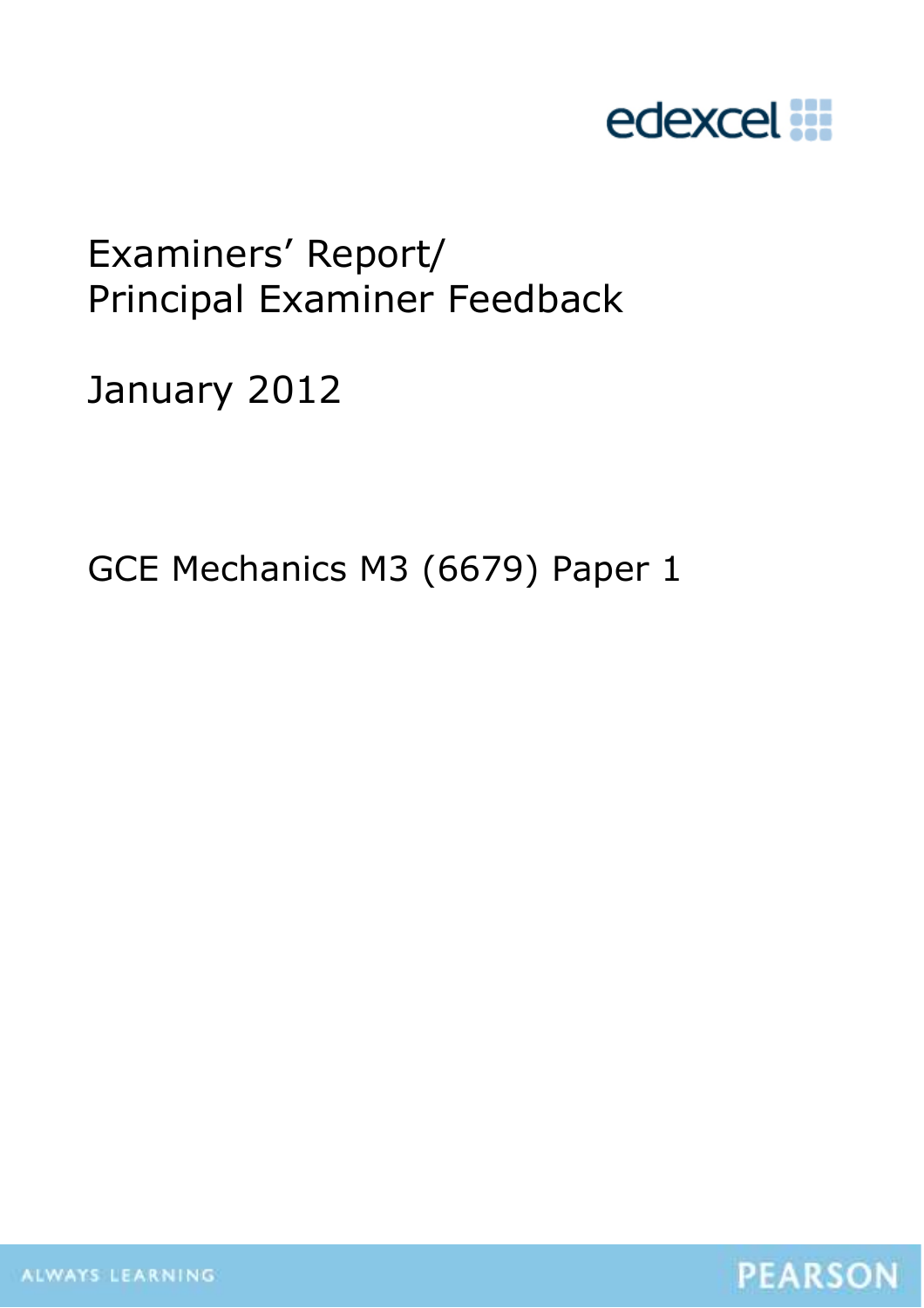#### **Edexcel and BTEC Qualifications**

Edexcel and BTEC qualifications come from Pearson, the world's leading learning company. We provide a wide range of qualifications including academic, vocational, occupational and specific programmes for employers. For further information, please call our GCE line on 0844 576 0025, our GCSE team on 0844 576 0027, or visit our qualifications website at www.edexcel.com. For information about our BTEC qualifications, please call 0844 576 0026, or visit our website at www.btec.co.uk.

If you have any subject specific questions about this specification that require the help of a subject specialist, you may find our Ask The Expert email service helpful.

Ask The Expert can be accessed online at the following link:

http://www.edexcel.com/Aboutus/contact-us/

#### **Pearson: helping people progress, everywhere**

Our aim is to help everyone progress in their lives through education. We believe in every kind of learning, for all kinds of people, wherever they are in the world. We've been involved in education for over 150 years, and by working across 70 countries, in 100 languages, we have built an international reputation for raising achievement through innovation in education. Find out more about how we can help you and your students at: www.pearson.com/uk

January 2012 Publications Code UA030775 All the material in this publication is copyright © Pearson Education Ltd 2012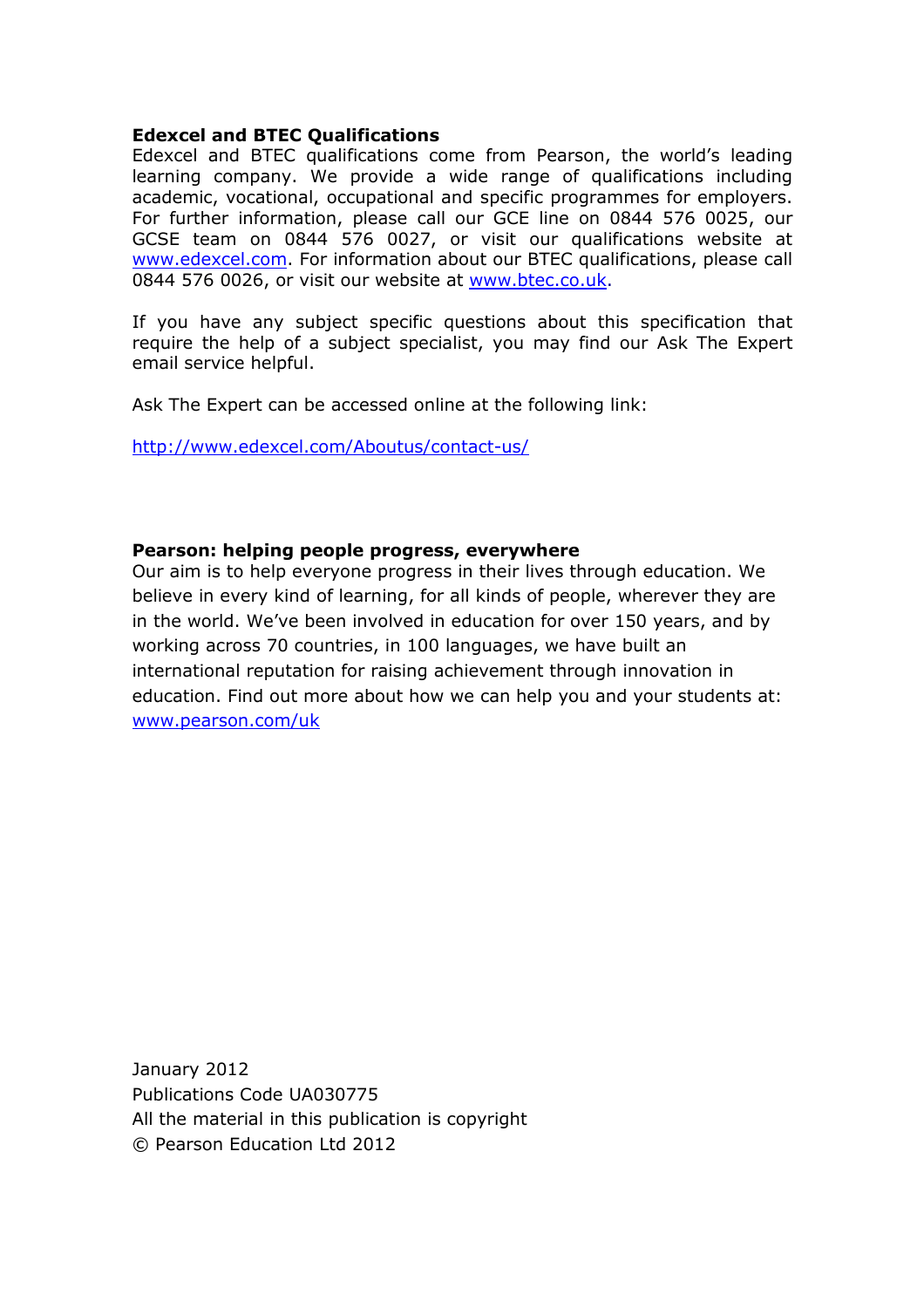# **Mechanics Mathematics Unit M3 Specification 6679**

#### **Introduction**

As ever, the gulf between the best and worst was very wide with some candidates making errors that should not be seen on a Further Mathematics paper. The application of calculus in questions 3 and 5 was relatively weak while the more formulaic questions (2, 4 and 7 in particular) were generally well done.

Most candidates seemed to have sufficient time to complete the paper. Although there were a few unfinished final questions these seemed mostly to have run out of ideas rather than time.

Again as ever, it is incomprehensible that some candidates take so little care over the presentation of their solutions. The best are well set out, logically explained and show detailed calculations but others are scribbled and messy in barely legible handwriting. Candidates would do well to remember that examiners cannot give marks when they cannot read the work.

In calculations the numerical value of *g* which should be used is 9.8, as advised on the front of the question paper. Final answers should then be given to 2 (or 3) significant figures – more accurate answers will be penalised, including fractions.

If there is a printed answer to show then candidates need to ensure that they show sufficient detail in their working to warrant being awarded all of the marks available.

In all cases, as stated on the front of the question paper, candidates should show sufficient working to make their methods clear to the Examiner.

#### **Question 1**

This was intended to be a straightforward opening question which would give candidates confidence to proceed with the rest of the paper. The majority of candidates no doubt thought they had answered it correctly. However many failed to realise it was an elastic energy question instead treating it as an equilibrium of forces problem putting  $T = mg$  at the lowest point. Those who recognised it as an energy question rarely lost any marks; the EPE formula was well known and the straightforward energy equation easily solved. The only recurring error, following careless reading of the question, was to assume that the particle fell from the natural length of the string rather than the full height.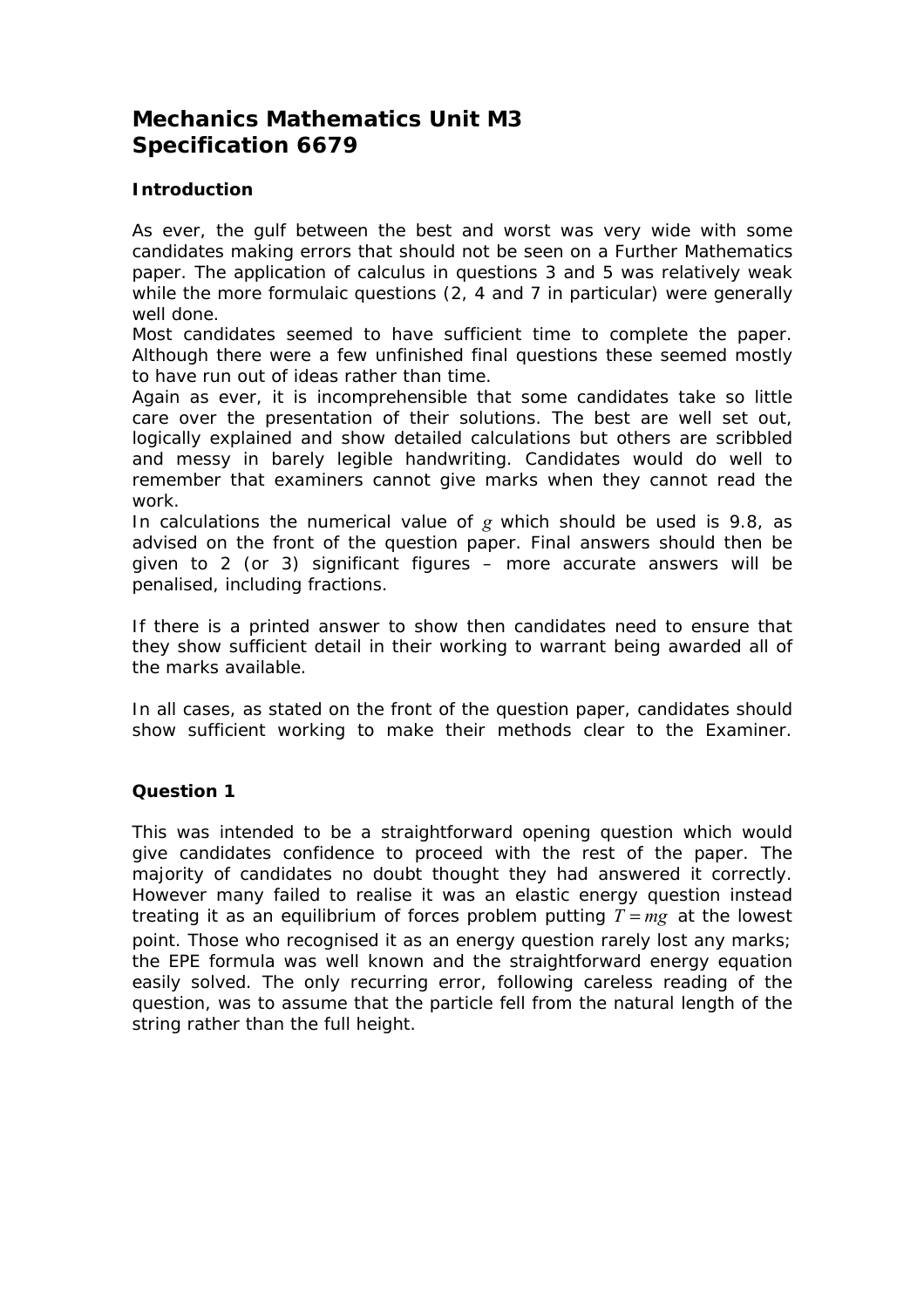#### **Question 2**

The basic results for SHM were well known and invariably quoted correctly hence most candidates had  $\omega = 3$  even if a numerical mistake occurred later in their working. Some did the working for part (c) to find a value for *t* before answering parts (a) and (b) with  $\ddot{x} = -a\omega^2 \sin \omega t$  and  $\ddot{x} = -a\omega \cos \omega t$ . In (a) some candidates failed to give the magnitude of the acceleration while others did not give a suitable description of the direction. "Opposite to the direction of motion", "Backwards", "Away from O" (there wasn't an O!) were all seen many times. There were, inevitably, a few very weak attempts at the whole question, featuring misquoted formulae in (a) and (b) and attempts to do (c) by assuming that distance and time were proportional. The reference circle approach to (c) was comparatively rare and not usually well done; they had difficulty identifying the correct angle. As always some candidates failed to change the mode of their calculator from degrees to radians.

#### **Question 3**

In part (a) there were several variations on an expression for the acceleration, some of which were incorrect. Many used  $a=\frac{d}{d}$ d  $a = \frac{dv}{dx}$ , some wrote

$$
a = \frac{dv}{dt}
$$
 but calculated  $\frac{dv}{dx}$  and others used  $\frac{d(\frac{1}{2}v^2)}{dx}$  and these mainly obtained

the correct answer. Those who used the anticipated  $v\frac{d}{dx}$ d  $v \frac{dv}{dt}$ *x* were usually able to

complete the solution successfully. There were some problems with the differentiation, with some candidates being unable to deal with negative powers correctly which is very disappointing at this level.

Part (b) was more straightforward and there were many completely correct solutions. Some candidates were unable to separate the variables and  $ln(x+6)$  was then seen. Most candidates preferred to use indefinite integration.

#### **Question 4**

Part (a) was generally answered very well with Hooke's Law and the resolving done correctly. There was sometimes a lack of clarity in the processing of the two equations with unnecessary and muddled working frequently seen. A few candidates had not read the question properly and used  $60^\circ$  as the angle with the horizontal.

In part (b) some candidates used  $r = 0.8$  instead of  $r = (0.8 + 0.4) \sin 60^\circ$ .

Those who resolved  $T$  correctly and cancelled the  $sin 60^\circ$  usually reached the correct answer. Unfortunately many either omitted it on one side or did not see that  $sin 60^\circ$  would cancel and worked out all the numerical values - this meant that some lost the last A1. A few left their final answers in terms of *m* – when values are given in the question they must be used.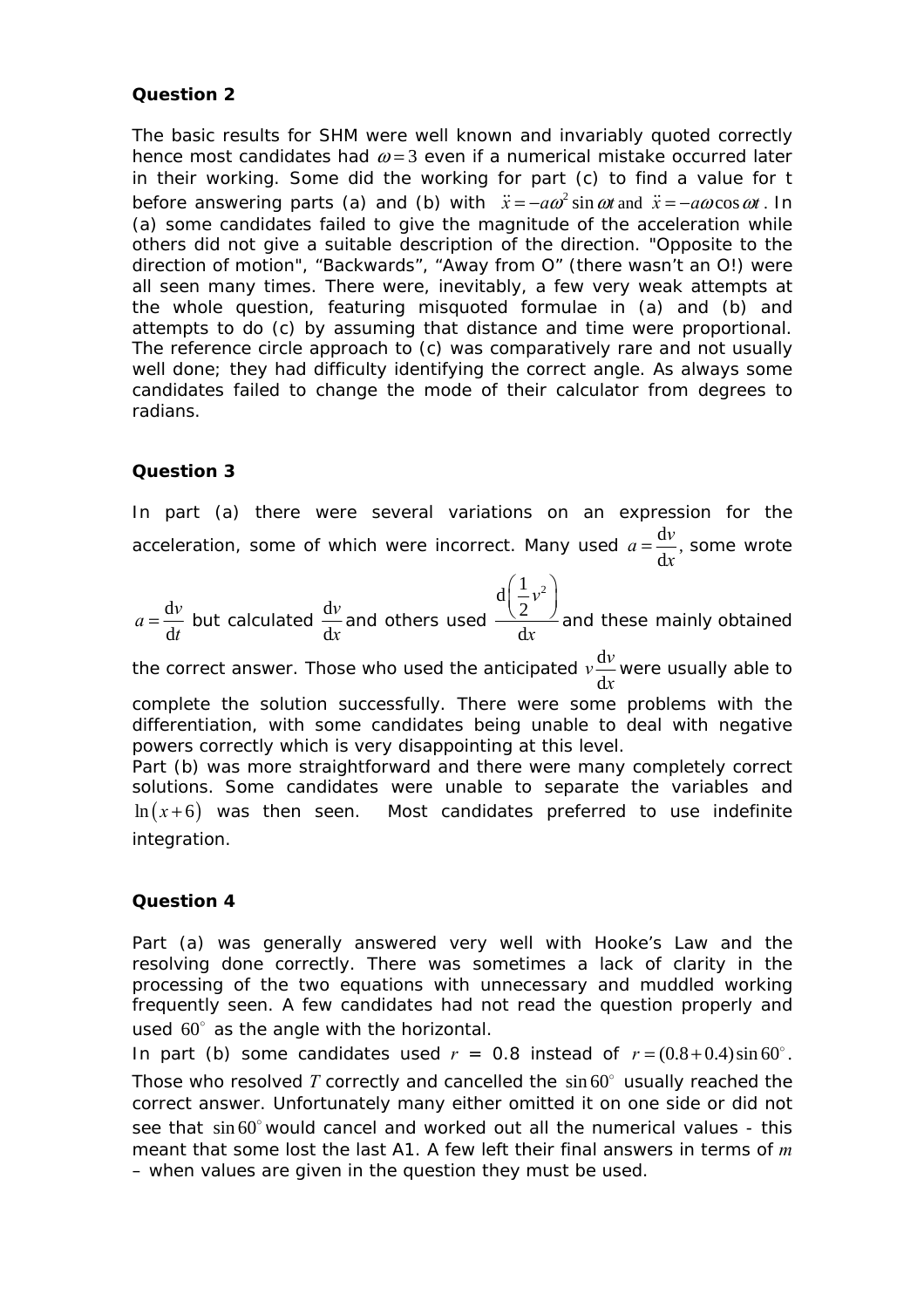#### **Question 5**

Candidates need to be careful in "show" questions like part (a) that they write down a convincing argument. There were many candidates who failed to use *R* and *x* appropriately at the start and tried to correct themselves at the end with no clear reason as to why their *x* became  $R + x$ . Many tried to reproduce a memorised proof that they clearly didn't understand. They knew that *mg* and *R* were significant in finding *k* but failed to introduce them together; so  $mg = \frac{k}{(R+x)^2}$  $mg = \frac{k}{(R+x)^2}$  or  $mg = \frac{GMm}{(R+x)^2}$  $mg = \frac{GMm}{(R+x)^2}$  were not uncommon as first statements. Others simply stated, without any attempt at a reason, that  $k = mgR<sup>2</sup>$ ; probably they deduced this from the result they were trying to derive.

In part (b), quite a number of candidates failed to see the need for the use of an integral as the acceleration was a function of *x* in whatever method they used.

Those who treated it as a variable acceleration problem generally obtained good results, even if some errors were made in their work – the main one being the wrong sign, with occasional poor integration and general algebra when substituting the limits. The majority opted to treat it as an indefinite integral. As with part (a), some candidates chose to work with *x* as the distance from the centre of the earth rather than  $R + x$  as given in the question. Most changed the limits to 2*R* and 3*R* and so had effectively made a linear substitution. Quite a number used the work-energy principle and the vast majority who correctly used an integral got good answers; unfortunately many failed to realise that an integral was required, instead using *mgh* as the GPE at all the relevant points. There were also more than a few attempts to use  $v^2 = u^2 + 2as$ , with an acceleration found by using 2

either  $x = R$  or  $x = 2R$  in  $(R + x)^2$ *mgR*  $\frac{m_{\mathcal{S}}R}{(R+x)^2}$ . A few used this same constant value of the

acceleration to set up a differential equation; some of these may even have qualified for a mark or two before their major mistake.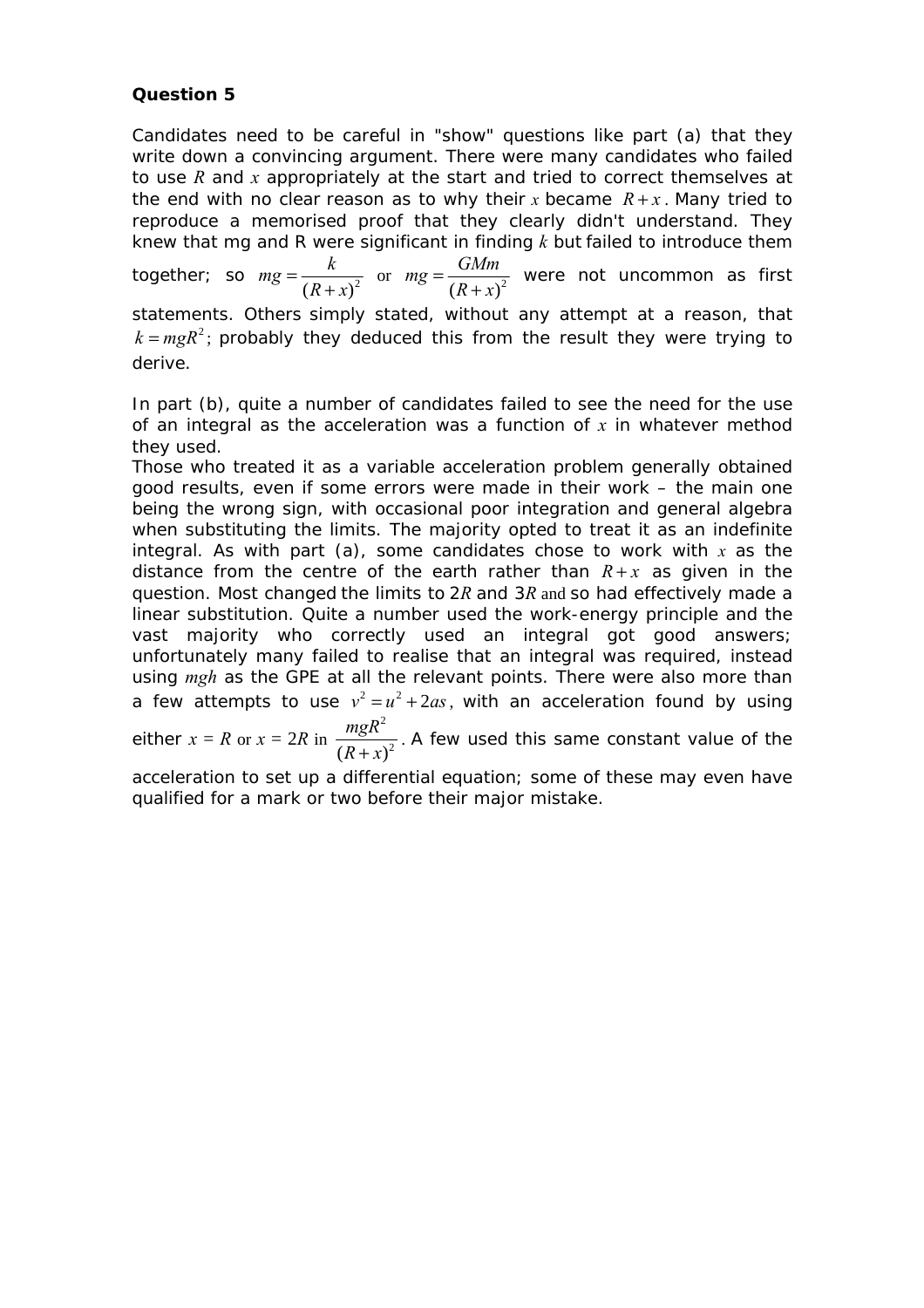## **Question 6**

This question was probably the most difficult for candidates. The energy equation in part (a) was set up with two KE terms and one GPE term but a common mistake was to use  $mgl\cos\theta$  instead of  $mgl(1-\cos\theta)$ . The resolution towards the centre was usually correct, with the omission of the weight term being the only error. Those who had written the two equations correctly, (as well as some who had not) went on to obtain the given answer.

The first mark in part (b) followed from the answer to part (a) but a few started again with an energy equation. Most used energy to find *v* but the easier option was to go back to the equation for  $T$ , setting  $T = 0$  and

$$
\cos\theta = -\frac{1}{4}.
$$

Very few correct solutions were seen for part (c). Some used conservation of energy forgetting that there was KE at the top. Others used equations of motion vertically but forgot to resolve the velocity. For those who did resolve, there was some difficulty in finding the angle with the vertical

– they often used numerical values rather than relating it to the  $\cos\theta\!=\!-\!\frac{1}{\tau}$ 4  $\theta = -$ 

obtained in part (b).

## **Question 7**

Part (a) should have been a straightforward application of the result for calculating the centre of mass, and many candidates produced impressive solutions. However too many candidates were let down by mistakes with basic algebra and integration. There was plenty of scope for arithmetic errors when substituting the limits, so candidates would be well advised to show some intermediate steps in their calculations - method marks for an incorrect solution can only be awarded when the method is made clear to the examiner. A few showed some incorrect working and then simply wrote down the given answer in the hope that the examiner would not notice. Others did not complete their correct work as they realised their working was not going to yield 1.42 and had forgotten that they needed to subtract 2 as a final step.

In part (b), most candidates knew that the centre of mass had to be directly above the lowest point of contact, but many mistakes were made in the incorrect value of radius being used, usually 2 instead of 4 and in finding the wrong angle by having the fraction upside down.

Part (c) seemed to be better but by this stage there was some scrappy work and the resolutions and equations were not always presented clearly. However, the correct answer was obtained by the majority of those who attempted this part as the shape was irrelevant for correct answers here since *β* only relied on the value of *µ*.